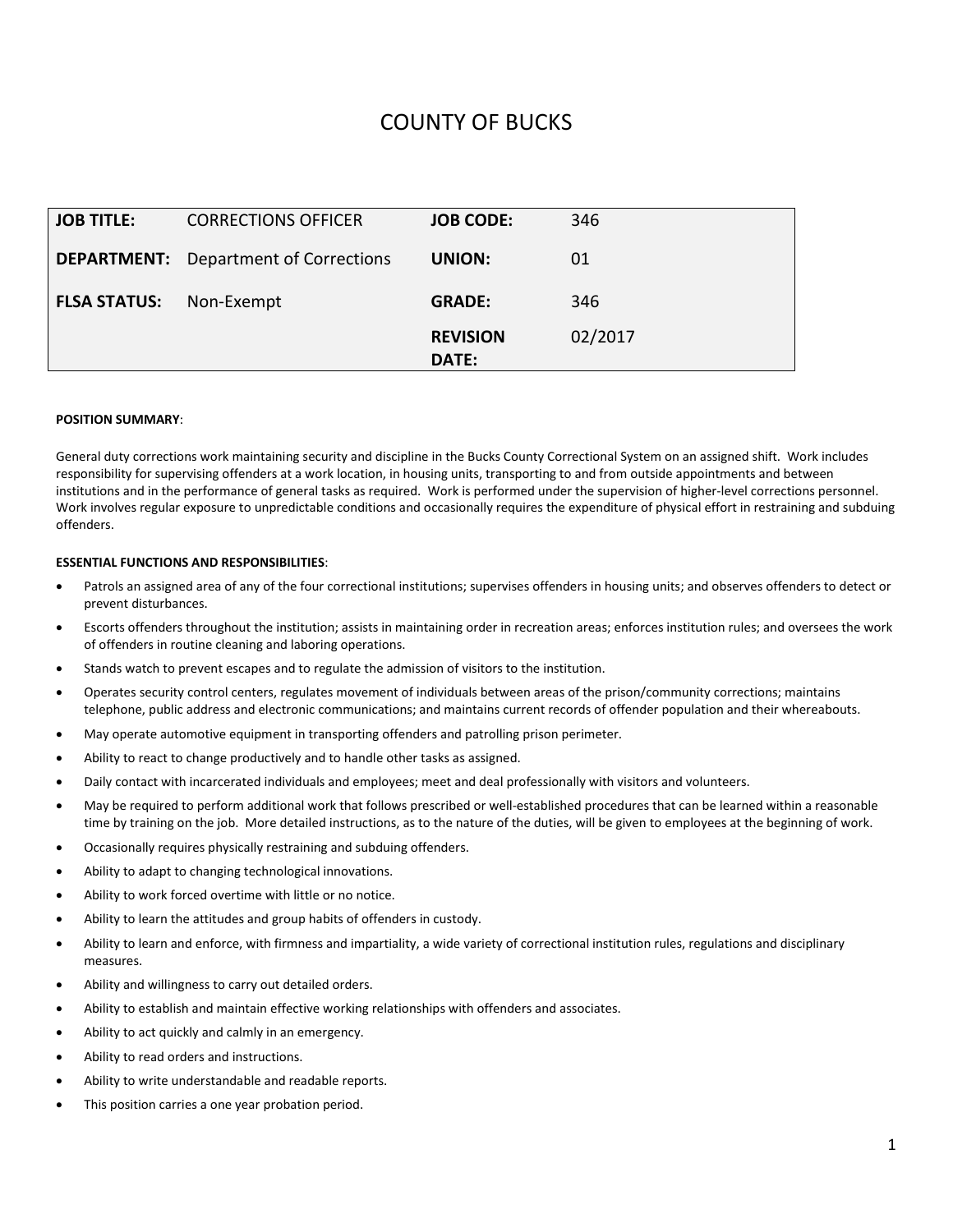• Other duties as assigned.

## **QUALIFICATIONS REQUIRED:**

To perform this job successfully, an individual must be able to perform each essential duty satisfactorily. The requirements listed below are representative of the knowledge, skill and/or ability required. Reasonable accommodations may be made to enable individuals with disabilities to perform the essential functions.

- High school graduate or equivalent
- Must pass a pre-employment physical fitness test. Check www.buckscounty.org website for details on test.
- Keyboard skill of 20 WPM
- Basic skills for computer and mouse
- Requires a valid proper class motor vehicle operator's license prior to appointment and during tenure as a Corrections Officer.
- Ability to perform duties while "locked" inside a correctional facility in direct contact with incarcerated offenders.
- Must successfully complete the Department of Corrections' Basic Training class.